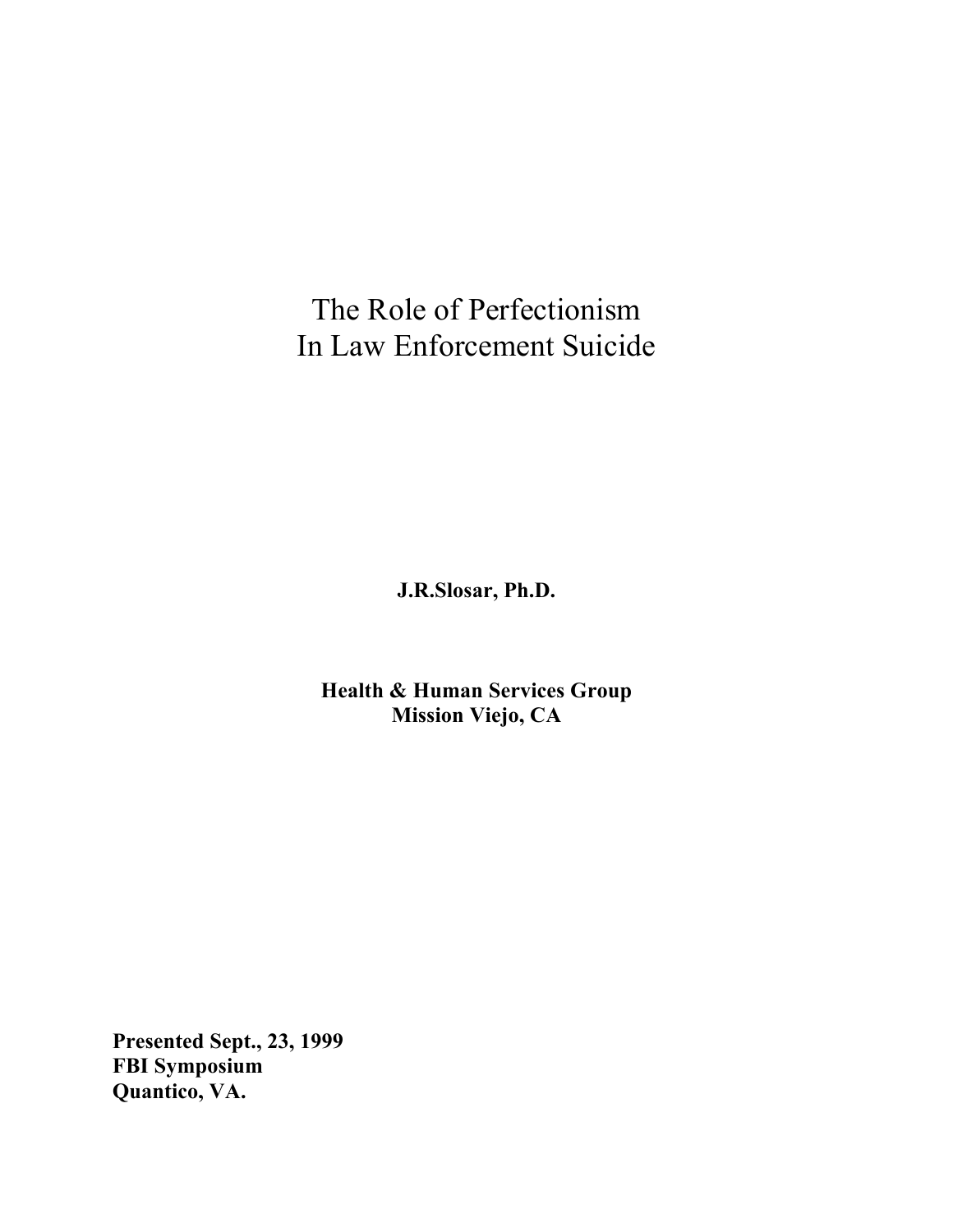# **The Importance of Perfectionism in Law Enforcement Suicide**

J.R. Slosar, Ph.D.

Health & Human Services Group

Mission Viejo, CA

#### ABSTRACT

The role of intense Perfectionism in the suicide of successful and talented persons has been recently documented. Further research, including data from the National Institute of Mental Health (NIMH), shows perfectionism interferes significantly with treatment response for Depression. Perfectionism is a multidimensional construct with both personal and social components. Two subtypes of perfectionism, self-oriented and socially prescribed perfectionism are associated with greater suicidal ideation, allowed for discrimination between suicide groups, and also served to moderate the link between stress and suicidal ideation. This article proposes the importance of perfectionism, rather than stress, as an important predictor in law enforcement suicide. The personality, character style and training of law enforcement personnel are discussed in relation to subtypes of perfectionism. Discussion and recommendations are made to identify and measure perfectionism, including the 45 item Multidimensional Perfectionism Scale (MPS) developed by Hewitt and Flett.

## **KEY WORDS: Perfectionism; Suicide; Law Enforcement.**

Newspaper articles and narrative accounts in the public media regarding the suicides of three highly talented persons have drawn attention to the role of intense perfectionism in suicidal behavior (Blatt, 1995). In particular, the suicide of President Clinton's chief counsel, Vince Foster, led to accounts of a person with incredibly high and perfectionistic standards and critical self-scrutiny. These characteristics, whether noticed by colleagues or not, were not linked to the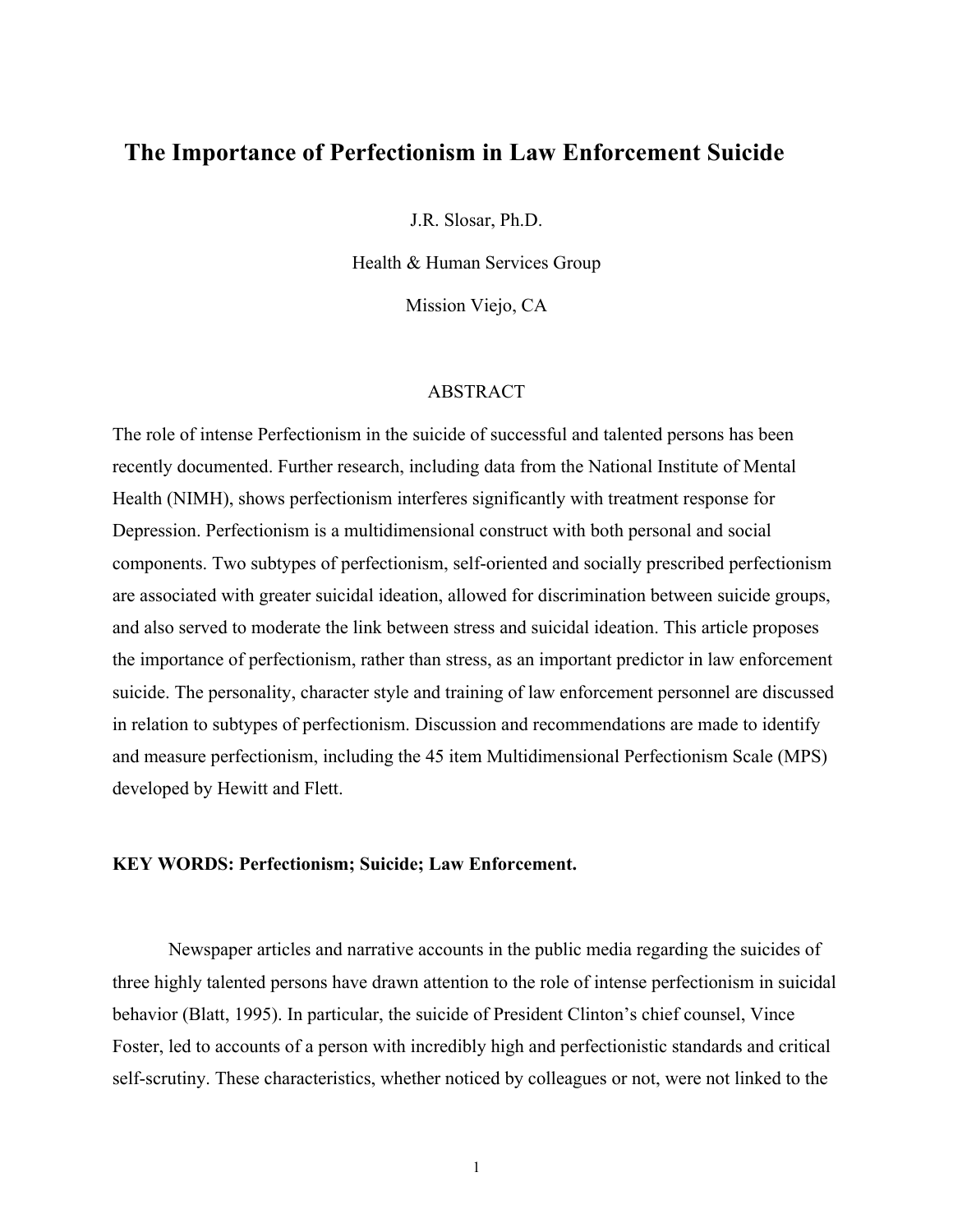possibility of self-destruction and suicide.

Sidney Blatt (1995) has reviewed and summarized research showing the role of intense perfectionism and severe self-criticism and its relationship to suicide. Included by Blatt is analysis of data from NIMH that shows that perfectionism interferes with the treatment of Depression. Blatt recommends long term treatment for persons who are perfectionistic and selfcritical. Long term treatment must involve psychological and developmental perspectives, rather than responding only to symptoms or a descriptive diagnosis.

The implications of actual suicides of talented and successful persons and the development of research on perfectionism in the last decade have implications for the increase in law enforcement suicides recently documented (Fields & Jones, 1999). To what extent is the increase in law enforcement suicide related to specific aspects of perfectionism already evident in the personality and character of law enforcement personnel? What aspects of perfectionism does training programs in law enforcement reinforce? This paper will attempt to address these issues.

#### **Subtypes of Perfectionism**

Perfectionism is a multidimensional construct and has both personal and social components. Before examining the relationship between perfectionism and suicidal behavior, the subtypes or components of perfectionism need to be described. The three components of perfectionism, and the Multidimensional Perfectionism Scale have been developed by Hewitt and Flett ( Hewitt & Flett, 1990, 1991).The three components are self-oriented perfectionism, other oriented perfectionism, and socially prescribed perfectionism.

Self-oriented perfectionism involves the setting of exceedingly high self-imposed standards. This includes an intense self-scrutiny and criticism of self in which the person cannot accept flaws or failures in many areas of life. Hewitt and Flett (1990) describe self-oriented perfectionism as "an active striving to be flawless".

Other-oriented perfectionism is the same as self-oriented perfectionism but the perfectionism is directed outward. Other-oriented perfectionism involves demanding that others meet exaggerated and unrealistic standards. This is often shown towards significant others as in a demanding parent. The person then stringently evaluates others' performance and behavior, leading to blaming others and hostility towards others.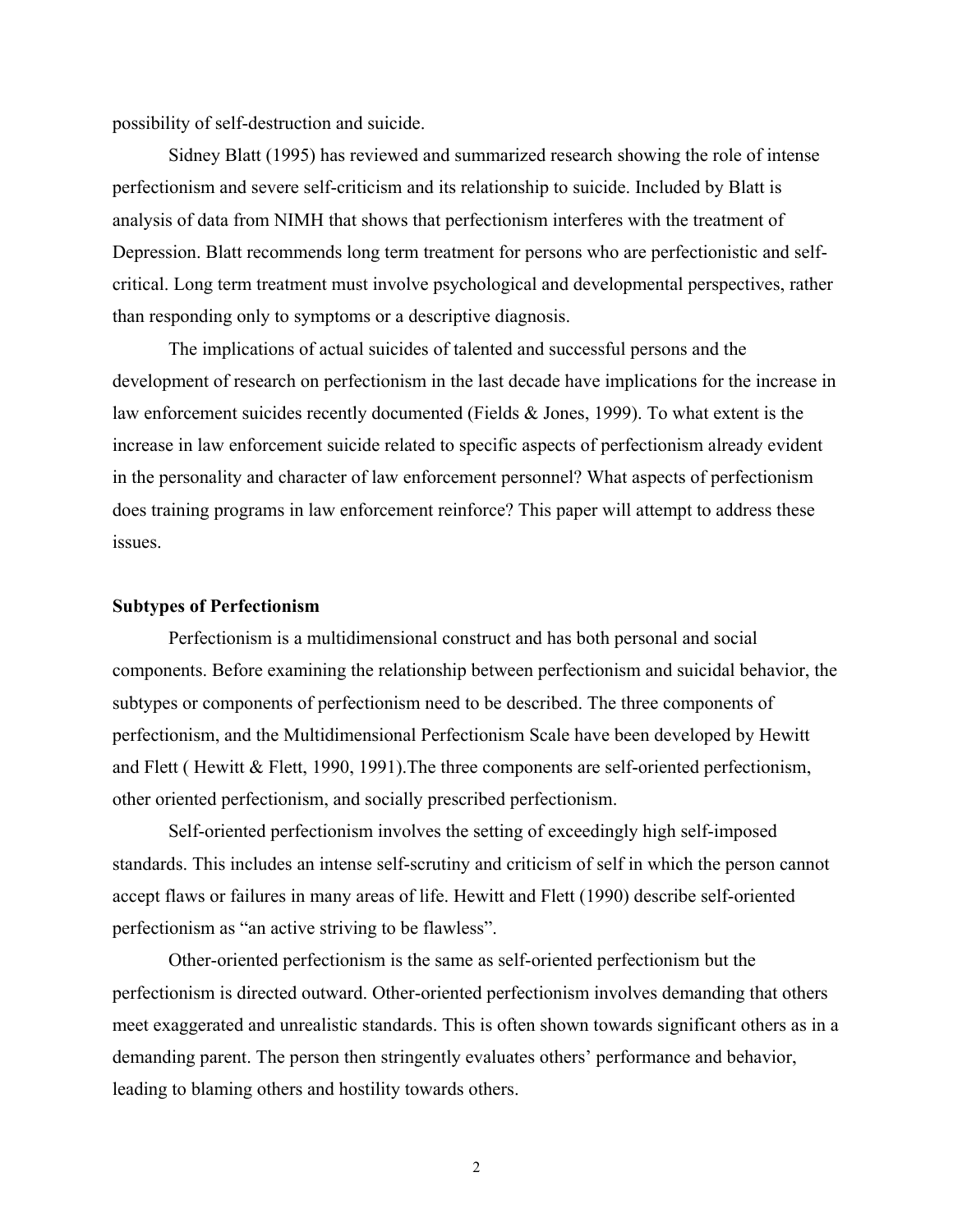Socially prescribed perfectionism is a belief that others have and maintain unrealistic and exaggerated expectations that are difficult and may be impossible to attain. The person feels, however, that they must attain these standards to win approval and acceptance. Since this type of perfectionism is imposed from the outside or externally, it is experienced as something not in one's control or uncontrollable. The result includes feelings of failure, helplessness, and hopelessness.

Other researchers have made significant contributions to research on perfectionism. Most noteworthy is Frost and colleagues (1993) who have also developed a perfectionism scale and factor analyzed items of their scale with Hewitt and Flett's scale. Socially prescribed perfectionism was found to correlate with three of Frost's scales. These scales were excessive concern for mistakes, high parental expectations, and a high level of parental criticism. Considerable research has been conducted to link the three components of Hewitt and Flett's perfectionism scale to suicidal ideation and behavior.

#### **Role of PFM in Psychological Disturbance and Suicide**

The past decade has shown a considerable amount of research on perfectionism and its relationship to psychological disturbance and suicide. It is important to note, however, that perfectionism is a complex and multidimensional construct that is linked to normal adaptive functioning as well as psychological distress. Certain components of perfectionism can lead to the setting of high personal standards and also of orderliness (Blatt, 1995).

In general, personality traits that are seen in symptoms of depression and in anxiety disorders have a cognitive component that consists of perfectionism thought patterns that are ruminating. These automatic thought patterns of perfectionism are clearly associated with psychological distress (Flett et al, 1998).

The relationship between perfectionism and depression is now well documented, including the in-depth analysis of NIMH data documenting the interference of treatment for depression by the prevalence of perfectionism in the patient (Blatt, 1995). Blatt et al (1998) report considerable psychological research indicating that individuals with increased levels of perfectionism and self-criticism are especially vulnerable to experiences of failure, followed by an increase in the intensity of depressive symptomotology. Perfectionism may certainly be symptomatic of a self-critical depression. As such, persons with high levels of self-criticism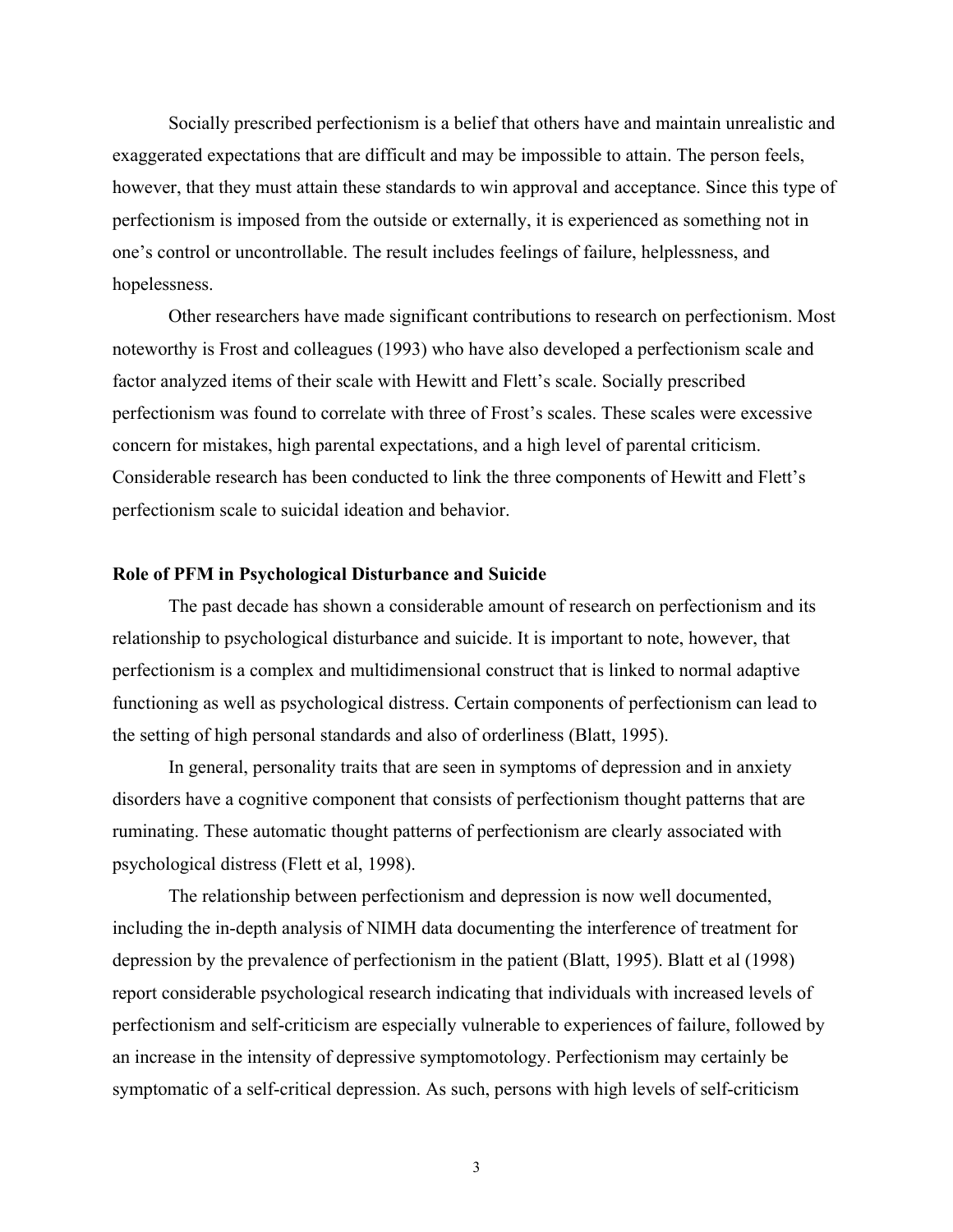experience feelings of inferiority and a sense of failure. Along with this is a chronic fear of criticism and disapproval. The strong need for excessive achievement is an overcompensation that over time leads to dissatisfaction. This perfectionism drive is characterized by an intense level of competition in which the person is critical and attacking of others as well as themselves (Blatt, 1974).

Self-criticism and perfectionism are also associated with difficulty establishing and sustaining interpersonal relationships (Blatt et al, 1998). This social experience of failure for law enforcement contributes to suicide. In a study of 134 police officers, officers who reported marital discord were 4.8 times more likely to attempt suicide. Those officers who had been suspended were 6.7. times more likely to attempt suicide (Janik & Kravitz,1994).

Initially, socially prescribed perfectionism was directly related to suicidal threats. In a study of perfectionism and suicide threat with 87 psychiatric patients, socially prescribed perfectionism was found to correlate with suicide threat and intent (Hewitt, Flett. et al, 1992). Suicide potential was readily associated with a person who perceives that others are unrealistic in their expectations for the self. Hewitt, Flett and Weber (1994) conducted two studies to explore the relationship between perfectionism and suicidal ideation. These studies included a sample of 91 psychiatric patients and 160 college students. Utilizing the MultiDimensional Perfectionism Scale along with 3 additional measures including the Beck Depression Inventory, results reported that both self-oriented and socially prescribed perfectionism were associated with greater suicidal ideation. Significant statistical analysis of these results revealed the importance and strength of perfectionism. Self-oriented and socially prescribed perfectionism were shown to distinctively discriminate suicide groups and to serve as a moderator variable between high stress and suicidal ideation.

In summary, psychological research clearly demonstrates that self-oriented and socially prescribed perfectionism contribute to vulnerability to experience of failure and sense of helplessness and hopelessness, despair, and suicide. These factors are often seen in successful and talented persons, and often those labeled by society and others as a "rising star" and "poster boy". This research and psychological perspective has implications for law enforcement personnel.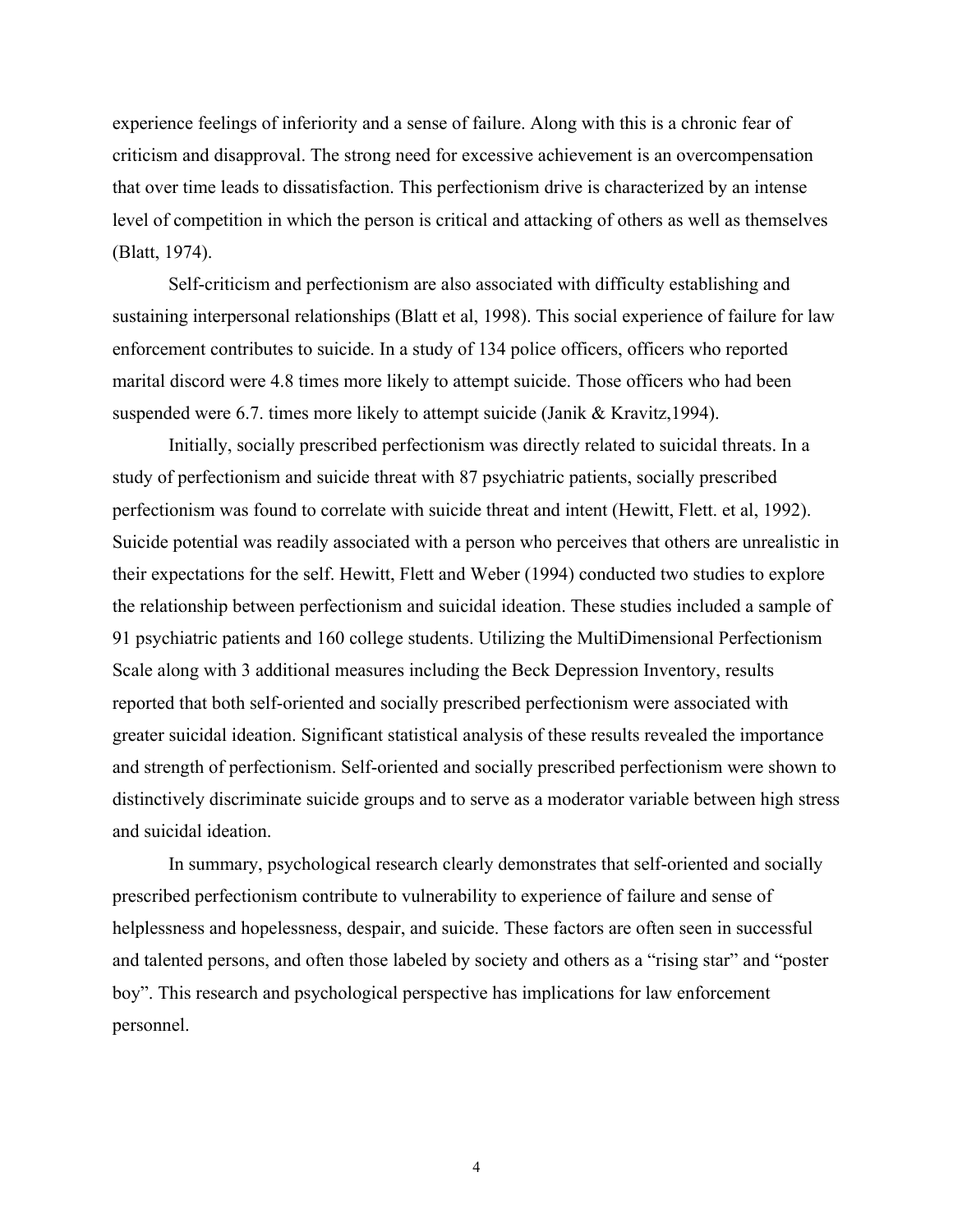### **LAW ENFORCEMENT TRAINING AND PFM**

It is logical to assume based on the research of perfectionism, that components of perfectionism are either part of the personality and character development of law enforcement personnel or imposed directly upon them by job demands and the training programs of law enforcement. Of course, both could be true, that law enforcement candidates are perfectionistic in personality and character, and enter a system that demands perfectionism. Specifically, these perfectionism components would include aspects of unrealistic high standards, unrealistic high expectations of self and from others, fear of making mistakes, and exposure to constant criticism from within law enforcement and from society at large. This section addresses what aspects of perfectionism training programs in law enforcement might reinforce. The questions raised are for further exploration, discussion and understanding of psychological factors that contribute to law enforcement suicide.

As noted earlier, aspects of perfectionism are a part of adaptive functioning , and high standards and orderliness are sought and desired in law enforcement officers. The issue involves at what point does perfectionism become pathological, and whether those can maintain an internal balance in law enforcement work. The problem may be defined as how to differentiate between perfectionism that encourages achievement and a perfectionism that is self-defeating.

Self-oriented perfectionism, involving intense self-criticism and striving to be flawless, could lead to a trainee who through over-achievement attains the highest performance standards in training. But how long can this last? Eventually, the person will not be flawless or mistake free. Will supervisors notice if a trainee exhibits severe self-criticism during training difficulties? Or will more pressure be applied and even higher standards imposed when a trainee encounters difficulty? The paradox inherent in law enforcement training is that it involves preparation for life and death decisions for both self and others. To allow for mistakes in training may signal to many in law enforcement that they are not doing their job in preparing candidates. The consideration may be that any different type of perspective may be a softening of standards with future dire consequences. But maybe the opposite is true, that allowances for no mistakes and development of self-criticism are reinforced in training programs, and eventually contribute to failure and self-destruction. Obviously, as time goes on, how can anyone not make a mistake?

Socially prescribed perfectionism, involving high and unrealistic standards from others can be inherent in law enforcement work. Yet it is the belief that these expectations are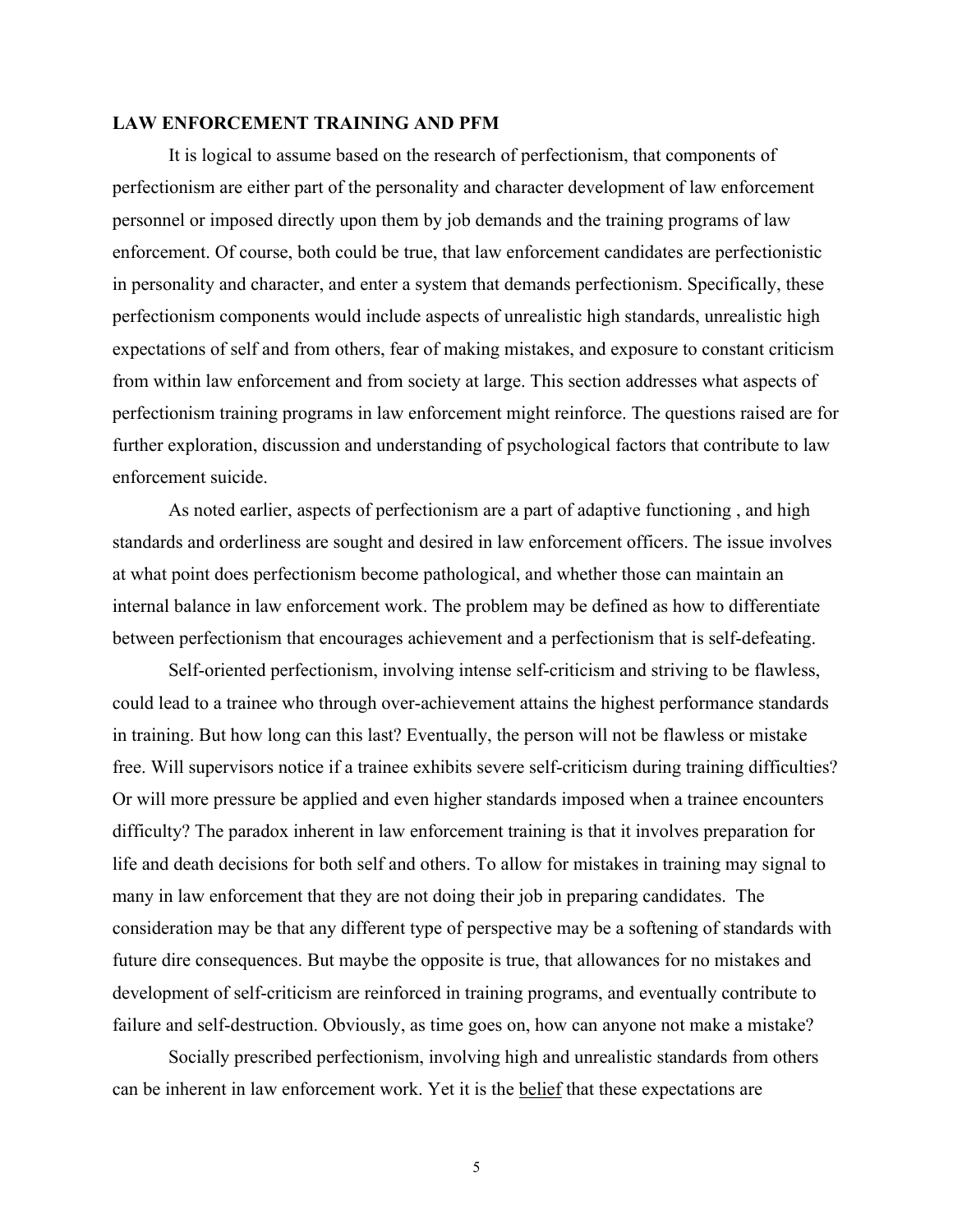exaggerated that are of importance. The overall question pertaining to socially prescribed perfectionism is whether trainees believe or experience the setting of training standards to be exaggerated and unrealistic. Since this aspect of perfectionism is imposed from outside and not in one's control, it would remain for those involved in training design and implementation of standards to look at this possibility.

An important characteristic of perfectionism is the resultant vulnerability to experience of failure. Turvey (1995) cites data and vignettes of officer suicides and reports the obvious precursor of a loss or disappointment. Since perfectionism involves personal and social components, social relationships and divorce, along with job related investigations or suspension are obvious precursors to suicide. There may not be a manner of determining how a trainee will respond to a personal or social failure. However, during training, those who successfully complete the program may never encounter an experience of failure or even a minor setback, and their response to this factor cannot be observed. The question with regard to training might be whether law enforcement training has an atmosphere that has no allowance or consideration that a candidate may experience failure in the course of a career. In other words, does training prepare a candidate for the possibility of experiencing difficulties or mistakes during a law enforcement career? Or instead, does training produce a candidate who has no expectations of difficulties or failure, and is expected to maintain a career- based perfectionism for the next 20 to 30 years?

Another aspect of perfectionism that develops from feelings of intense self-scrutiny and high standards and expectations is an attitude of competition. The competition is a result of intense self-criticism and criticism of others, often not overtly expressed or seen, and channeled instead into competition. An important question is if law enforcement training breeds and fosters competition in trainees and then reinforces an aspect of perfectionism. Through competition, the intensity of perfectionism and over-achievement is heightened, resulting in some trainees who become "rising stars" by winning the competition battle. Placed on a pedestal as a winner, an experience of failure can literally lead to a dramatic fall and demise.

In summary, these aspects of perfectionism are presented with questions raised, with an attempt that they may be further explored and examined with relation to law enforcement training.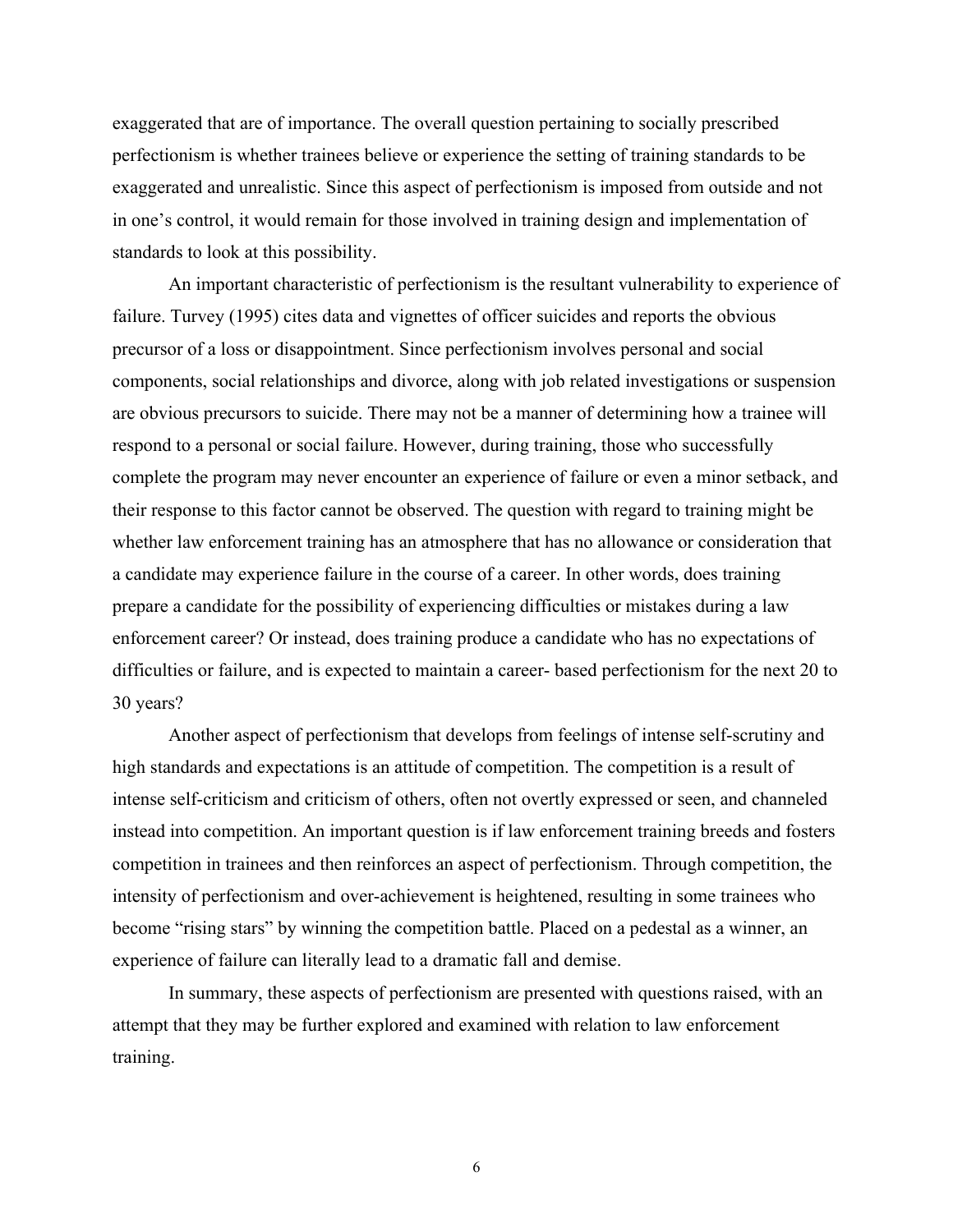#### **THE IDENTIFICATION AND MEASUREMENT OF PFM**

The identification and measurement of perfectionism can be readily incorporated into a psychological interview or screening. Clinical interviewers certainly probe factors underlying the development of perfectionism, such as parental expectations, parental demands and selfcriticism. However, perfectionism is not adequately addressed as an important isolated factor by itself. Previously, it was noted that perfectionism is linked to anxiety, depression and therefore related DSM diagnoses. While perfectionism is listed as a prominent feature of Obsessive/Compulsive Personality Disorder (OCD), it is much more specific and developed than the general list of descriptive items listed to warrant a diagnosis of OC Personality Disorder. In addition, 4 out of 8 descriptive symptoms must be evident for a diagnosis to occur. This general and counting procedure of descriptive diagnoses is different than a psychological and clinical assessment process. However, Hewitt and Flett (1991) report that two components of perfectionism, other-oriented and socially prescribed perfectionism did correlate with the MMPI Compulsive Disorder scale. However, self-oriented perfectionism did not correlate with the Compulsive scale. Self-oriented perfectionism was correlated with alcohol abuse. It seems only the social aspects of perfectionism are involved in O/C symptoms. In summary, most commonly used psychological assessment instruments will not adequately identify and measure important clinical aspects of perfectionism that are related to suicide.

The primary scale for measuring perfectionism, the Multidimensional Perfectionism Scale (MPS) was developed utilizing construct validation (Hewitt & Flett, 1991). The 45-item scale was developed from a larger set of items while also controlling for the response bias of social desirability. The three dimensions were shown to have adequate reliability and internal consistency, and to correlate with other psychological tests and construct factors. No differences were found by gender and the three dimensions were validated with both clinical and nonclinical samples (Hewitt & Flett, 1991). Later (Hewitt et al., 1991) research demonstrated the stability of MPS subscales, including concurrent validity, lack of influence by response bias, and a demonstrated reading level of 6-7 grade.

The 45-item scale utilizes a 7-point degree of assessment scale, with some items scored as reverse keyed, and subscales with a higher score indicating a higher degree of perfectionism. Sample items for Self-Oriented, Other –Oriented, and Socially Prescribed perfectionism are listed in Appendix A.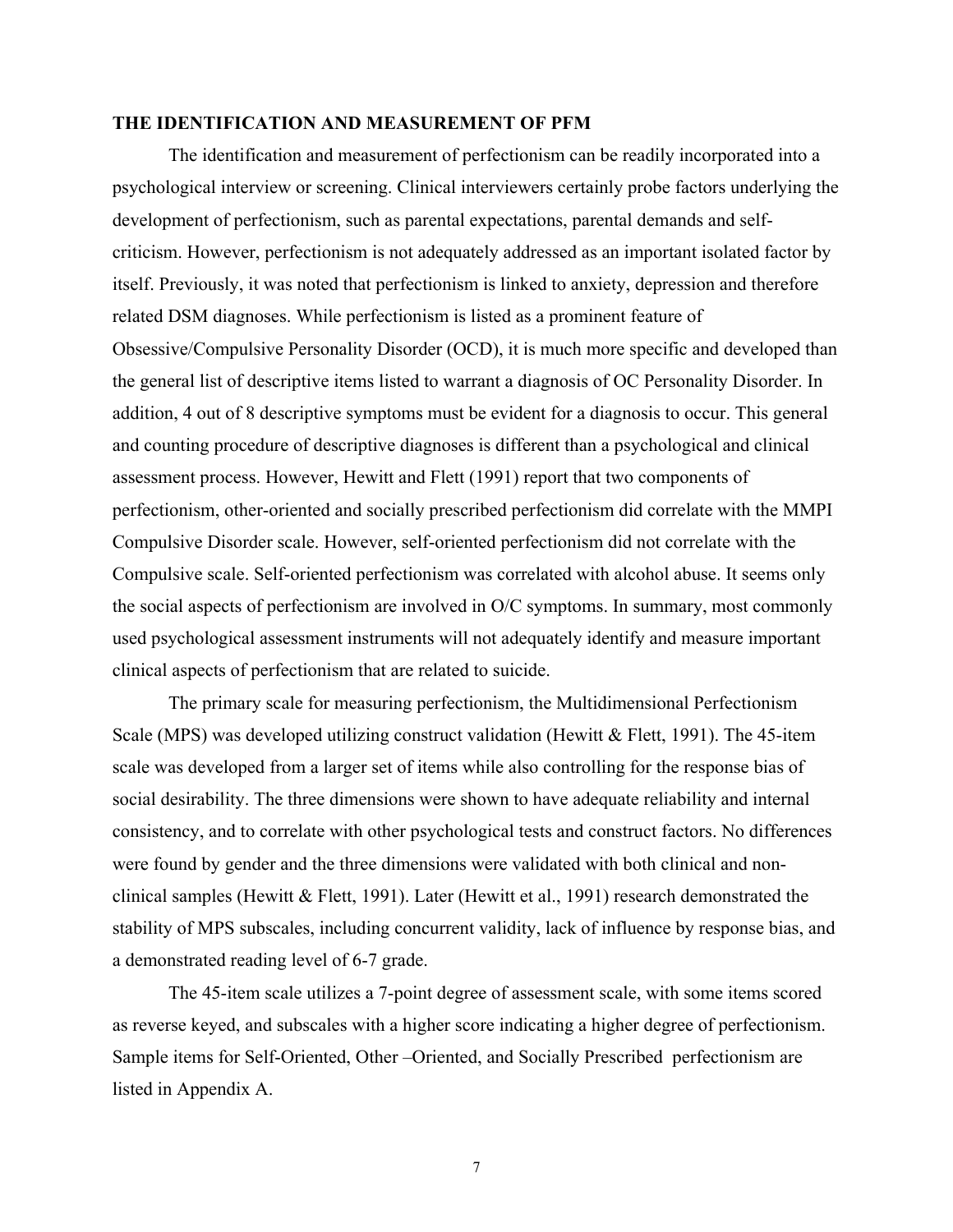Frost et al (1990) have also developed a perfectionism scale. This 35-item scale appears more behavioral and less clinical, and its major categories measure Concern over Mistakes, Personal Standards, Parental Expectations, Parental Control, Doubts about Actions, and Organization.

#### **SUMMARY AND RECOMMENDATIONS**

The increase in law enforcement suicides may be more readily understood by taking a psychological perspective that attempts to focus upon personality and character of persons in the law enforcement system. This research paper documents the importance of intense perfectionism as a predictor in suicide.

Current interventions in law enforcement may not take a psychological perspective, but rather emphasize behavioral goals or skills development. While this is helpful, it probably has little impact on suicide prevention. Indeed, it seems that stress management programs abound in law enforcement, and despite their implementation suicide rates are increasing. This correlation is supported by research of perfectionism, in which perfectionism was shown to be a moderator variable between high stress and suicidal ideation (Hewitt, Flett, and Weber, 1994). Those with high stress alone were likely to have suicidal ideation if they were high on Other-oriented and Socially Prescribed perfectionism. Police officers are expected to be in control and can develop a constant need to be in control. Stress management programs can be presented in such a manner that reinforces that one can control everything if you just learn how, or if you try harder. A psychological approach, would be to attempt to avoid rigidity or control and that one cannot control everything, (especially job- related stress that is not a part of normal experience), and develop ways to integrate experiences and maintain a healthy mood and affect. This type of approach is worth exploration. Currently, law enforcement will not be able to rely on simply increasing stress management programs as an effective intervention for suicide prevention.

Other interventions utilized in law enforcement should be reviewed for their comprehensiveness. The trauma response procedures or Critical Incident Stress Debriefings (CISD) is an educational effort to help law enforcement officers prepare for symptoms and cope with an experienced trauma. The intervention is brief, even described in a popular manner as a "briefing" or " debriefing". However, an important factor with regard to an experienced trauma is how the person interprets the trauma, especially if they perceive their part to be an experience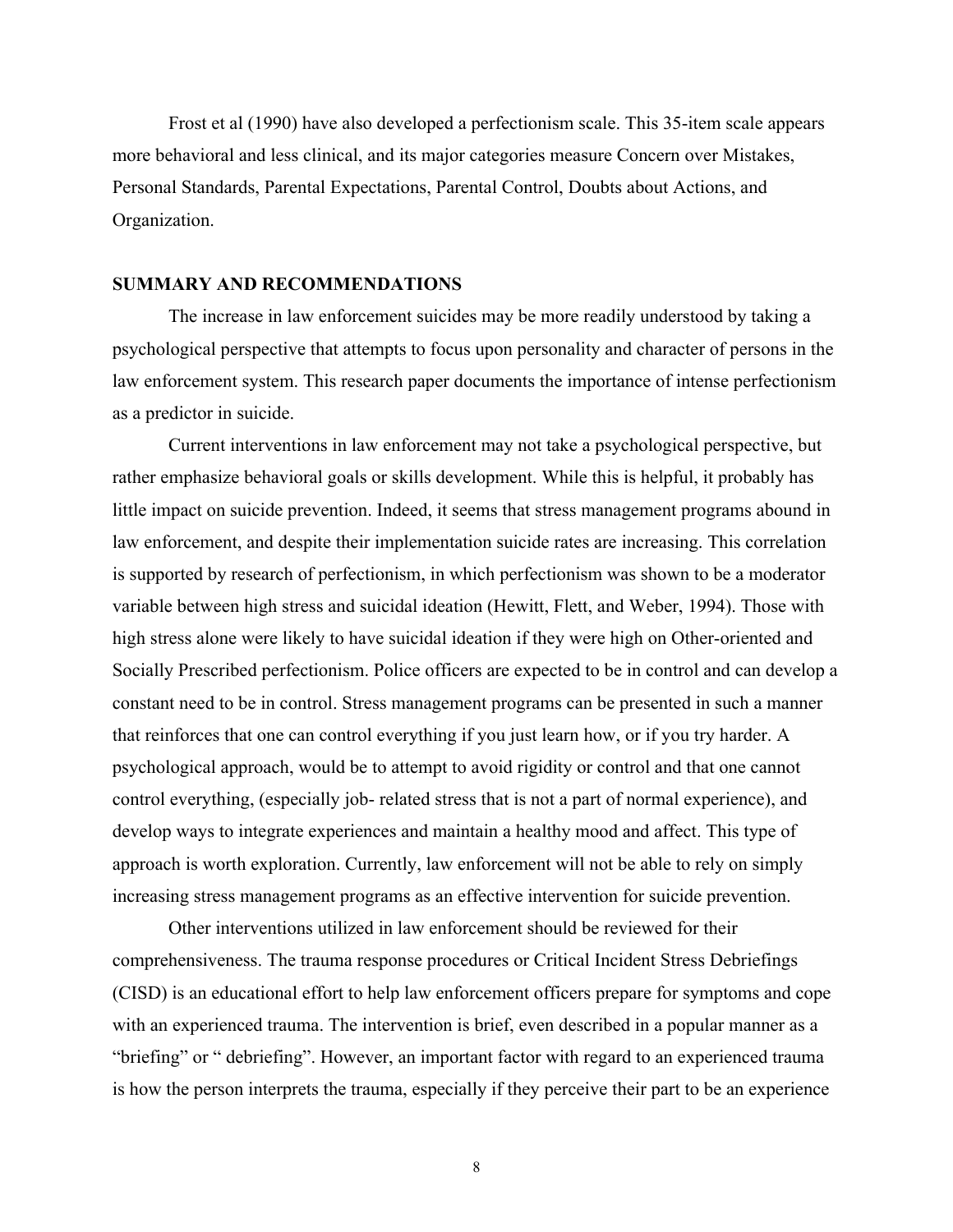of failure. It is the meaning ascribed to the experienced trauma that is the most important psychological indicator and issue leading to further referral and treatment. CISD will not be helpful with cumulative stress in someone with high perfectionistic components, but rather more useful in a single trauma in relatively stable persons without psychological vulnerability. A step by step and comprehensive process assuring that defusings and briefings help identify psychological factors of those in most distress and that they receive follow-up services is essential. Simply increasing CISD response is secondary to assuring that qualified mental health clinicians are utilized to deliver services and identify perfectionistic tendencies and psychological distress. CISD intervention will not be effective in suicide prevention unless a more sophisticated and psychological process is incorporated with experienced clinicians.

The personal and social aspects of perfectionism probably relate in some way to the nature of a trauma experienced. The nature of a trauma experienced, and how personal it is, or how it relates to one's character style and personality development is more important than the number of past traumas. Recent literature reviews do not support a causal link between childhood traumas and development of Dissociation and Post Traumatic Stress Disorder (PTSD). Further, PTSD is not an inevitable result of a trauma, but is determined by other factors including personality, family history, and level of psychological functioning (Pierrs, 1998). However, the experience of childhood abuse may be a personal experience, in and of itself, that contributes to increased psychological symptoms following a trauma or experience that triggers the trauma. In a survey sample of 46 trained investigative police officers that were investigating child sexual abuse, almost 20% of respondents reported their own history of childhood abuse. This sample was later found to experience increased trauma-specific symptoms those investigators who did not report a history of childhood abuse (Follette et al, 1994).

Yet the understanding of a trauma response in all these situations must consider a person's character and personality, in particular how one perceives, thinks, experiences emotion, interacts, and processes information. From this perspective and approach, suicide prevention can be improved.

Certainly, well-known problems exist in attempting to deliver mental health services in law enforcement. The lack of willingness for law enforcement officers to pursue help is wellknown. Accessing mental health services is a stigma, a sign of being weak, and may be perceived as an experience of failure. Job performance reviews requiring listing mental health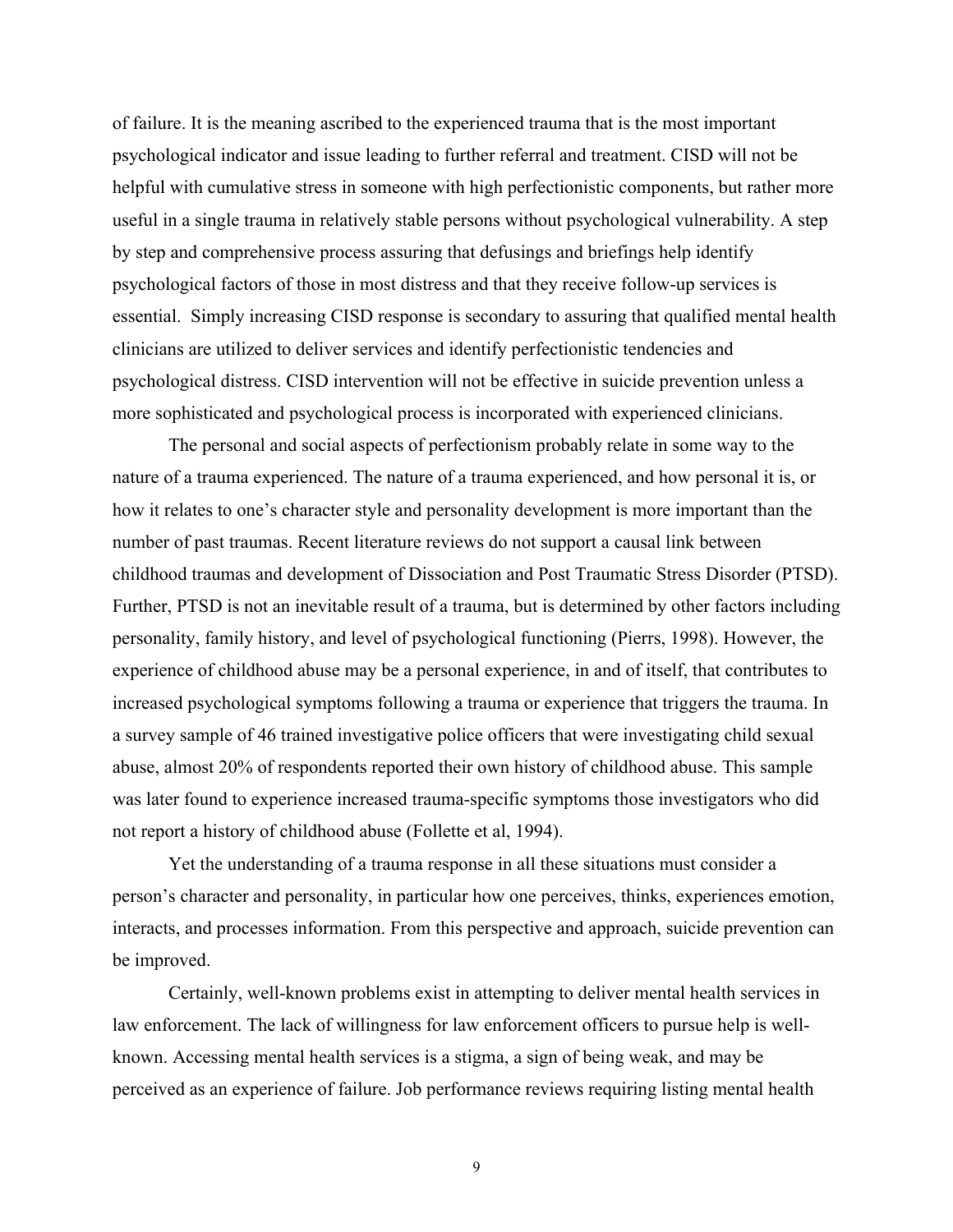services received are also a prominent negative barrier to encouragement of using psychological services. Officers may indeed be more likely to seek help with stress management, than state they are going for mental health services. When someone does receive services they are most likely to receive brief, short- term treatment from an EAP or clinician who also offers popular time-limited treatment methods. However, mental health professionals also encourage this shortterm approach. In other words, practice patterns used in law enforcement are designed or are delivered as short-term interventions. In order to address individuals with high perfectionism, vulnerability to experiences of failure and possible precursor to suicidal behavior, longer-term treatment will need to be offered and sanctioned. It may not be inherently true that law enforcement personnel will refuse longer courses of treatment if experienced and skilled mental health clinicians are offering this type of psychological treatment approach. This treatment would involve helping one to integrate and master affects associated with stress and trauma-- including anger, anxiety, guilt and despair. This type of psychological treatment is a process and requires more than simply responding to symptoms with interventions such as stress management, CISD, and EMDR.

Taking a perspective from the outside looking in, law enforcement can use the MPS scale to prescreen for perfectionism and attempt to screen out or re-interview persons who bring a high perfectionism factor to the job. Certainly bringing perfectionism to the demanding job environment puts one at greater risk for suicidal behavior in the future. Within law enforcement, decision-makers must be willing to look at training issues, and consider if training process and standards reinforce aspects of perfectionism and contribute to suicidal tendencies. Exploration of a construct such as perfectionism may be helpful in doing so.

In summary, it is clear that perfectionism can contribute to suicide and that perfectionism interferes with short- term treatment of Depression. A longer course of treatment and broader psychological approach must be considered to enhance suicide prevention. It would be important that law enforcement personnel be encouraged to use psychological services for not just shortterm contact or treatment, but that persons be directed to mental health clinicians that use a broader and psychological approach.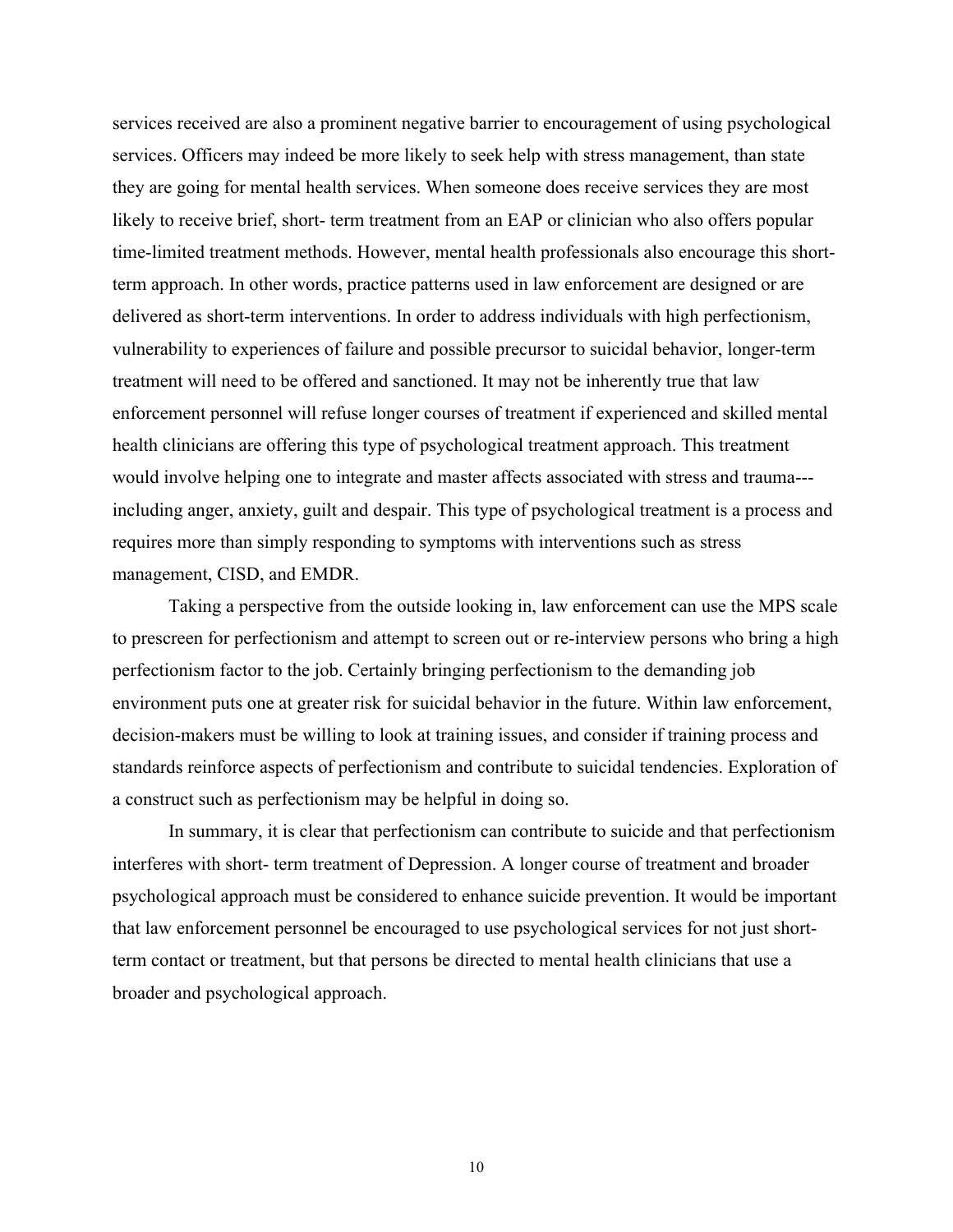#### **REFERENCES**

Blatt, S.J., & Ritzler, B.A. (1974). Suicide and the representation of transparency and crosssections on the Rorschach. Journal of Consulting and Clinical Psychology, 42, 280-87. Blatt, S.J. (1995). The destructiveness of perfectionism: Implications for the treatment of depression. American Psychologist, 50, 1003-1020.

Blatt, S.J., Quinlan, D.M., Pilkonis,P.A., & Shea, M.T. (1995). Impact of Perfectionism and Need for Approval on the Brief Treatment of Depression: The National Institute of Mental Health Treatment of Depression Collaborative Research Program Revisited. Journal of Consulting and Clinical Psychology. 63, 125-132.

Blatt, S.J., Zuroff, D.C., Sanislow, C.A., & Pilkonis, P.A. (1998). When and How Perfectionism Impedes the Brief Treatment of Depression. Further Analyses of the National Institute of Mental Health Treatment of Depression Collaborative Research Program. Journal of Consulting and Clinical Psychology. 66, 423-428.

Fields, G. & Jones, C. (1999). Suicide on the Force. USA Today, June 1,1999, 1A-2A.

Follette, V.M., Polusny, M.. M. & Milbeck, K. (1994). Mental Health and Law Enforcement Professionals Trauma History, Psychological Symptoms, and Impact of Providing Services to Child Sexual Abuse Survivors. Professional Psychology: Research and Practice, 25, 275-282. Flett, G.L., Hewitt, P.L., Blankstein, K.R. & Gray, L. (1998). Psychological Distress and the Frequency of Perfectionistic Thinking. Journal of Personality and Social Psychology, 75, 1363- 1381.

Frost, R.O., Marten, P., Lahart, C. & Rosenblate, R. (1990). The dimensions of perfectionism. Cognitive Therapy and Research, 14, 449-468.

Frost, R.O., Heimberg, R.G., Holt, C.S., Mattia, J.I., & Neubauer, A.L. (1993). A comparison of two measures of perfectionism. Personality and Individual Differences. 14, 119-126.

Hewitt, P.L., & Flett, G.L. (1990). Perfectionism and depression: A multidimensional analysis. Journal of Social Behavior and Personality, 5, 423-438.

Hewitt, P.L. & Flett, G.L. (1991). Perfectionism in the Self and Social Contexts.

Conceptualization, Assessment, and Association with Psychopathology. Journal of Personality and Social Psychology, 60, 456-470.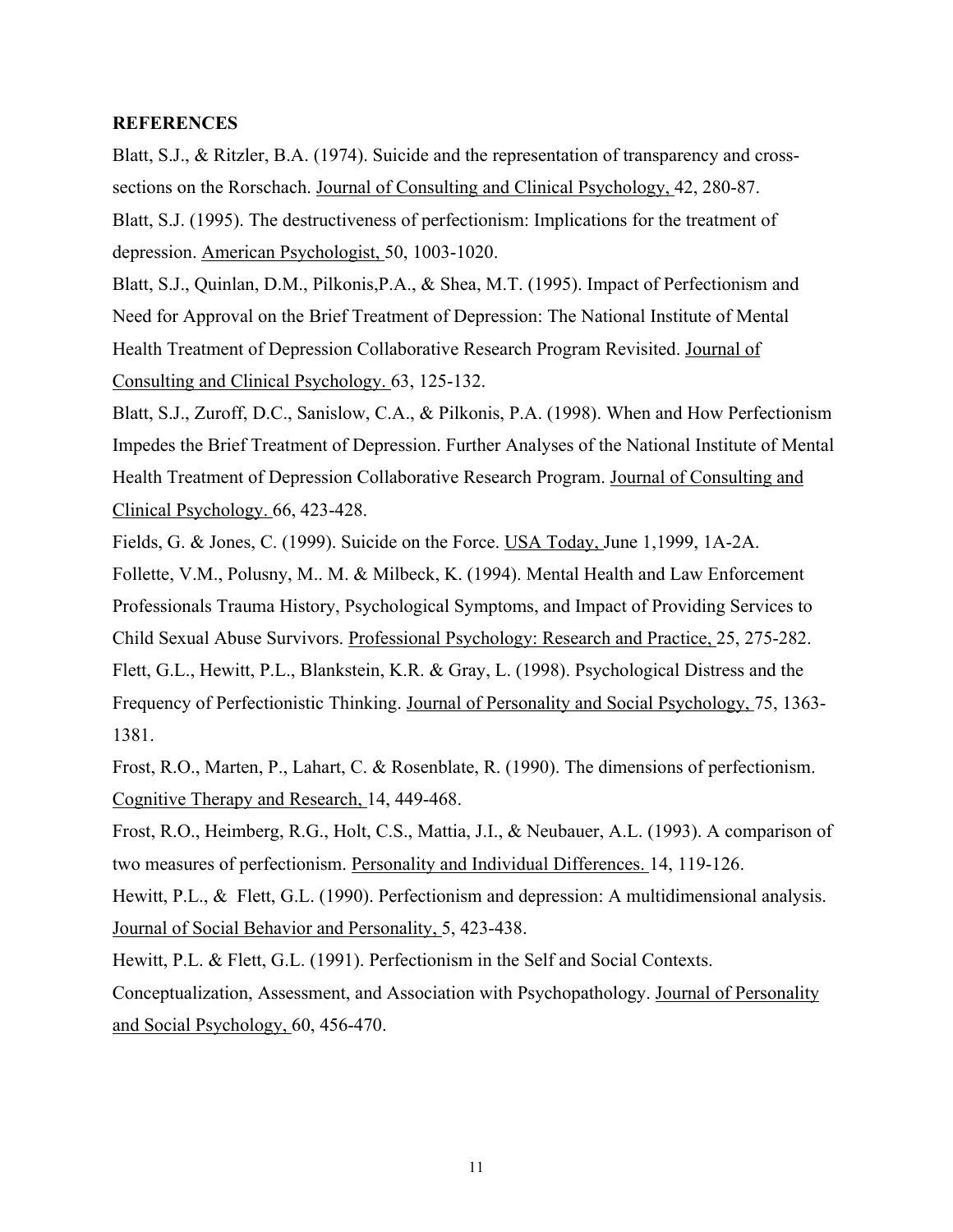Hewitt, P.L., Flett, G.L. Donovan, W.T., & Mikail, S.F. (1991). The Multidimensional Perfectionism Scale. Reliability, Validity, and psychometric Properties in Psychiatric Samples. Psychological Assessment: A Journal of Consulting and Clinical Psychology, 3, 464-468. Hewitt, P.L., Flett G.L., & Donovan, W.T. (1992). Perfectionism and suicidal potential. British Journal of Clinical Psychology, 31, 181-190. Hewitt, P.L., Flett, G.L., & Weber, C. (1994). Dimensions of perfectionism and suicidal potential. Cognitive Therapy & Research, 18, 439-460. Janik, J. & Kravitz, H.M. (1994). Linking work and domestic problems with police suicide. Suicide and Life Threatening Behavior, 24, 267-274. Pierrs, R.(1998) Contemporary Trauma theory and its relation to character. Psychoanalytic Psychology, 15, 14-23. Turvey, B.E. (1995). Police Officers: Control, Hopelessness, and Suicide. Knowledge Solutions, San Leandro, CA.

## **Appendix A**

Sample items from Multidimensional Perfectionism Scale:

## **Self-Oriented Scale**:

It makes me uneasy to see an error in my work One of my goals is to be perfect in everything I do. I never aim for perfection in my work.(reverse keyed) I must work to my full potential at all times. I must always be successful at school or work.

## **Other-Oriented Scale**:

I have high expectations for the people who are important to me. I do not have very high standards for those around me. (reverse keyed) If I ask someone to do something, I expect it to be done flawlessly. I can't be bothered with people who won't strive to better themselves. The people who matter to me should never let me down.